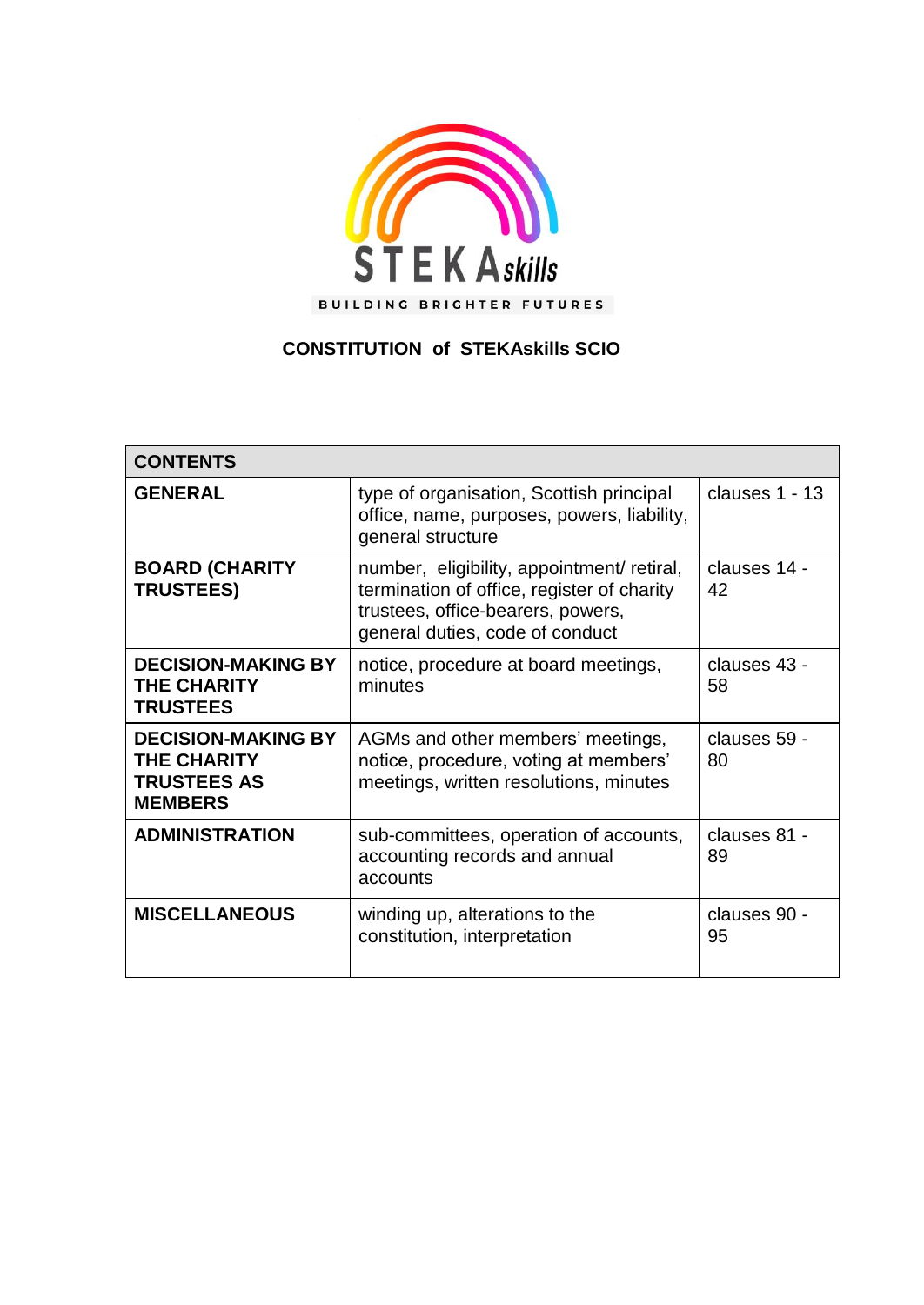# **GENERAL**

### **Type of organisation**

1 The organisation is a Scottish Charitable Incorporated Organisation (SCIO) and has charitable status under the Charities and Trustee Investment (Scotland) Act 2005 (charity number SC048889).

# **Scottish principal office**

2 The principal office of the organisation is in Scotland (and must remain in Scotland).

### **Name**

3 The name of the organisation is "*STEKAskills* ".

# **Purposes**

4 The objectives and purpose of the group is to involve Scottish (or any other associated) communities (particularly young adults or organisations such as schools, churches, clubs) in connecting with their contemporaries in Malawi to:

(4.1) Develop and sustain a STEKA Centre for Vocational Skills and Community Enterprise, enabling it to reach more homeless and vulnerable young people in Malawi who would otherwise be faced with lives in poverty; encouraging their social participation, getting their voices heard, giving them life skills and vocational skills to help them secure sustainable futures.

(4.2) Understand the UN's Global Goals for sustainable development and help realise the power of volunteering which the United Nations deems essential to the achievement of the Global Goals to "facilitate changes in mind-sets by raising awareness or championing those changes and inspiring others".

### **Powers**

- 5 The organisation has power to do anything which is calculated to further its purposes or is conducive or incidental to doing so.
- 6 No part of the income or property of the organisation may be paid or transferred (directly or indirectly) to the charity trustees - either in the course of the organisation's existence or on dissolution - except where this is done in direct furtherance of the organisation's purposes.

# **Liability of charity trustees**

7 The charity trustees of the organisation (in their capacity as members - see clause 11) have no liability to pay any sums to help to meet the debts (or other liabilities) of the organisation if it is wound up;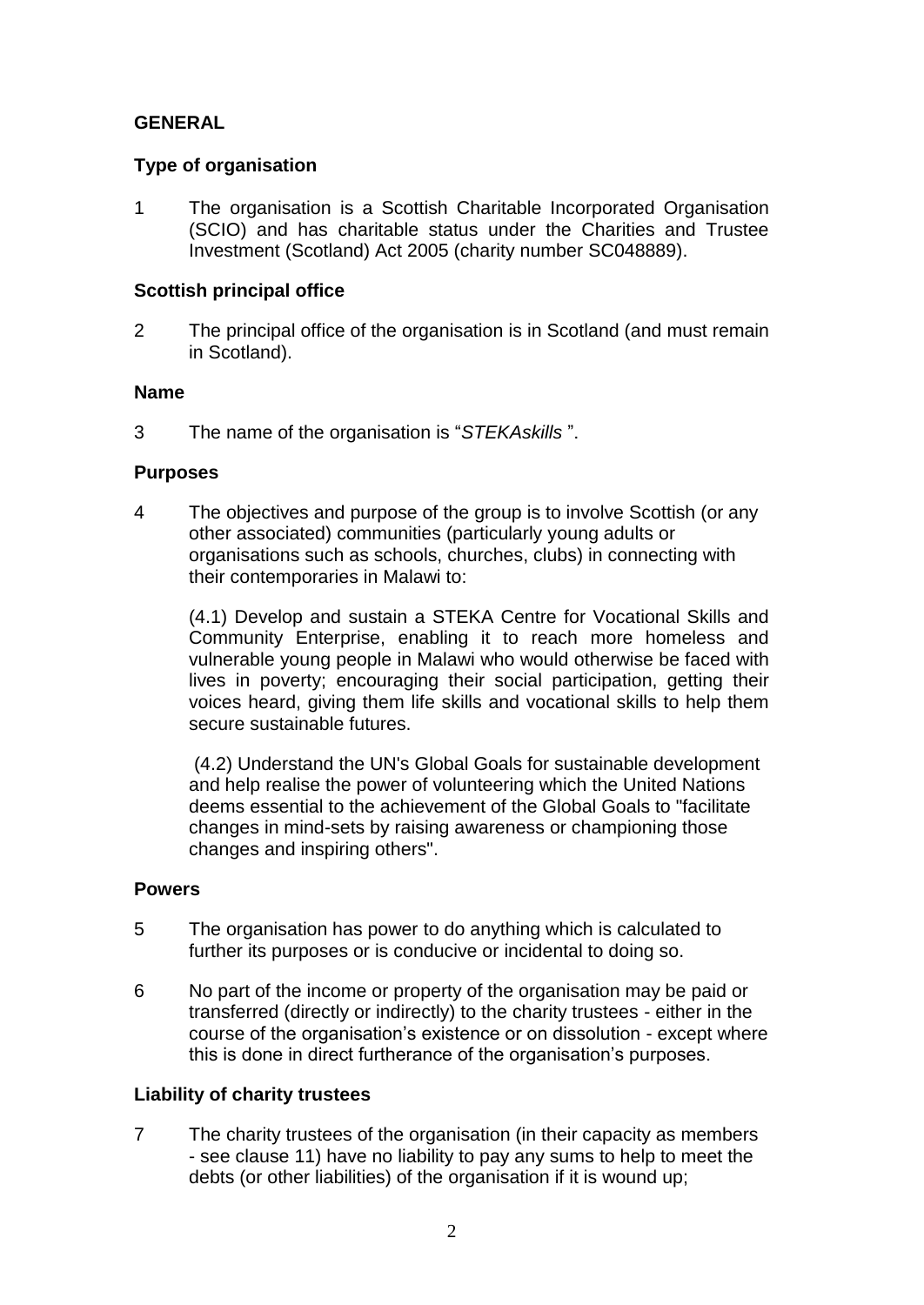accordingly, if the organisation is unable to meet its debts, the charity trustees will not be held responsible.

8 The charity trustees have certain legal duties under the Charities and Trustee Investment (Scotland) Act 2005; and clause 7 does not exclude (or limit) any personal liabilities they might incur if they are in breach of those duties or in breach of other legal obligations or duties that apply to them personally.

#### **General structure**

- 9 The structure of the organisation consists of the BOARD who hold regular meetings, and generally control the activities of the organisation; for example, the board is responsible for monitoring and controlling the financial position of the organisation.
- 10 The board also appoints charity trustees to fill vacancies, and the people serving on the board (in their capacity as members of the organisation - see clauses 11 and 13) have power to make changes to the constitution itself.
- 11 The people serving on the board are referred to in this constitution as CHARITY TRUSTEES - and they are *also* the MEMBERS of the organisation for the purposes of the Charities and Trustee Investment (Scotland) Act 2005.
- 12 Under the provisions of this constitution, no-one can be a member unless they are also a charity trustee of the organisation.
- 13 The Charities and Trustee Investment (Scotland) Act 2005 requires certain decisions to be taken by the charity trustees in their capacity as members of the organisation.

### **BOARD**

#### **Number of charity trustees**

- 14 The maximum number of charity trustees is 20.
- 15 The minimum number of charity trustees is 3.

### **Eligibility**

- 16 A person will not be eligible for election or appointment to the board if they are: -
	- 16.1 disqualified from being a charity trustee under the Charities and Trustee Investment (Scotland) Act 2005; or
	- 16.2 an employee of the organisation.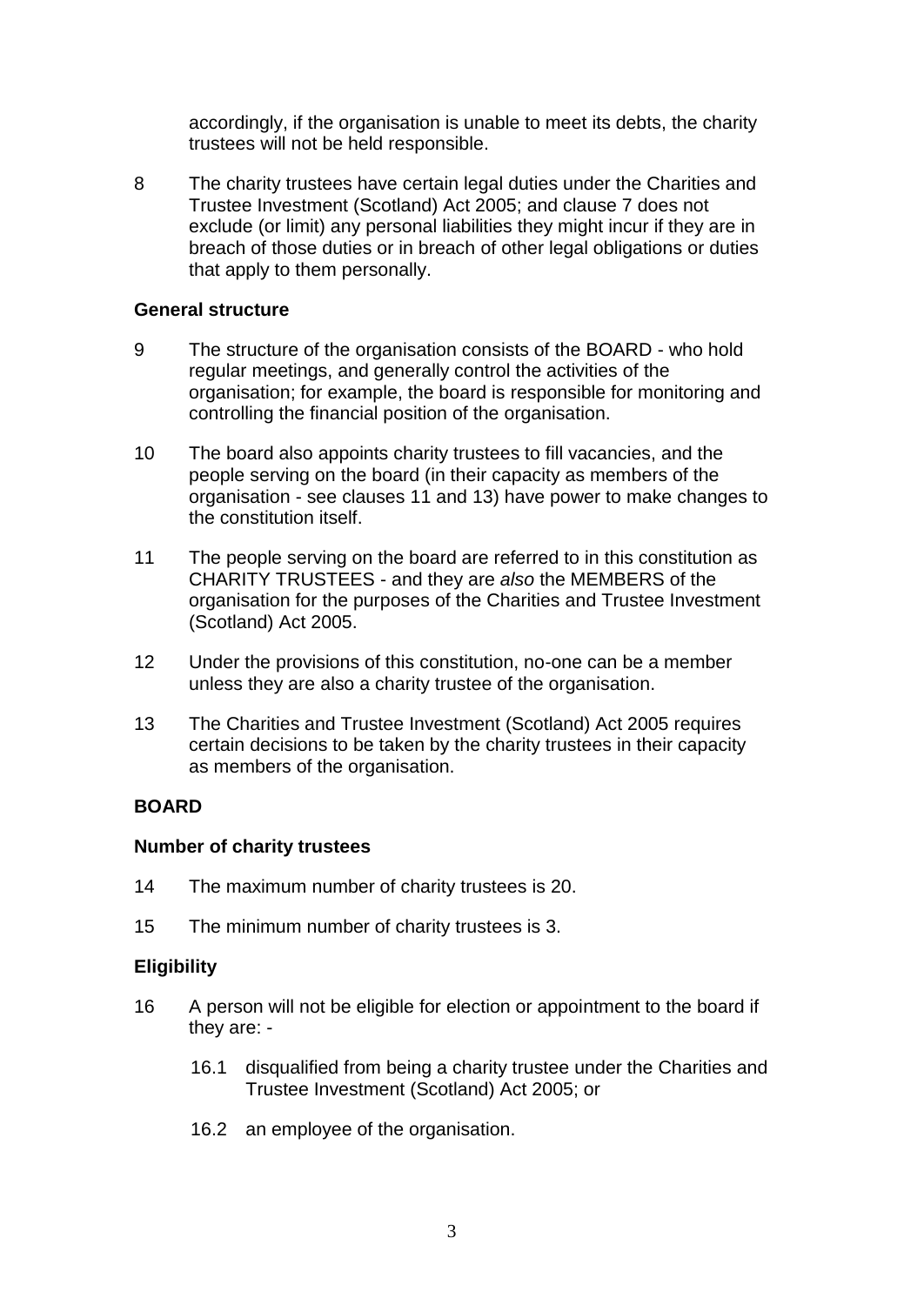### **Initial charity trustees**

17 The individuals who signed the charity trustee declaration forms which accompanied the application for incorporation of the organisation shall be deemed to have been appointed by the members as charity trustees with effect from the date of incorporation of the organisation.

### **Appointment/retiral**

- 18 The board may at any time appoint any person to be a charity trustee by way of a resolution passed by majority vote at a board meeting.
- 19 At the conclusion of the first AGM, one third (to the nearest round number) of the charity trustees shall retire from office; the question of which of them is to retire shall be determined by some random method.
- 20 At the conclusion of each AGM (other than the first)
	- 20.1 any charity trustees appointed during the period since the preceding AGM (but excluding those re-appointed under clause 22 during that period) shall retire from office;
	- 20.2 out of the remaining charity trustees, one third (to the nearest round number) shall retire from office.
- 21 The charity trustees to retire under paragraph 20.2 shall be those who have been longest in office since they were last appointed or reappointed; as between persons who were last appointed/re-appointed on the same date, the question of which of them is to retire shall be determined by some random method.
- 22 A charity trustee who retires from office under clause 19 or 20 at the conclusion of an AGM shall be eligible for re-appointment under clause 18 at the next board meeting.
- 23 A charity trustee vacating office at the conclusion of an AGM will be deemed to have been re-elected at the board meeting which next follows unless:
	- 23.1 they advise the board that they do not wish to be re-appointed; or
	- 23.2 a resolution for the re-appointment of that charity trustee was put to the board meeting and was not carried.

### **Termination of office**

- 24 A charity trustee will automatically cease to hold office if:
	- 24.1 they become disqualified from being a charity trustee under the Charities and Trustee Investment (Scotland) Act 2005;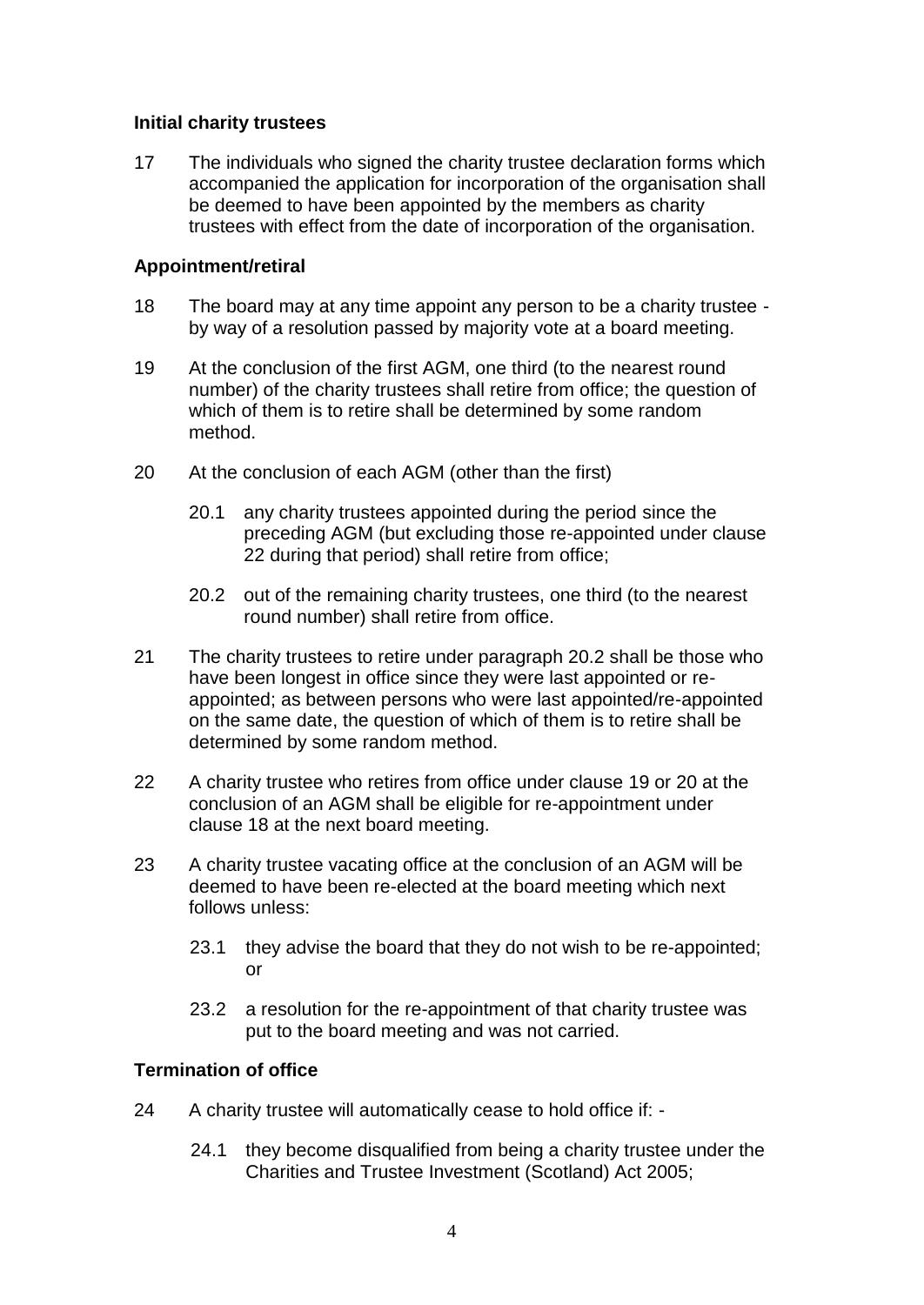- 24.2 they become incapable for medical reasons of carrying out their duties as a charity trustee - but only if that has continued (or is expected to continue) for a period of more than six months;
- 24.3 they become an employee of the organisation;
- 24.4 they give the organisation a notice of resignation, signed by them;
- 24.5 they are absent (without good reason, in the opinion of the board) from more than three consecutive meetings of the board - but only if the board resolves to remove them from office;
- 24.6 they are removed from office by resolution of the board on the grounds that they are considered to have committed a material breach of the code of conduct for charity trustees (as referred to in clause 41);
- 24.7 they are removed from office by resolution of the board on the grounds that they are considered to have been in serious or persistent breach of their duties under section 66(1) or (2) of the Charities and Trustee Investment (Scotland) Act 2005; or
- 25 A resolution under paragraph 24.6 or 24.7 shall be valid only if:
	- 25.1 the charity trustee who is the subject of the resolution is given reasonable prior written notice of the grounds upon which the resolution for their removal is to be proposed;
	- 25.2 the charity trustee concerned is given the opportunity to address the meeting at which the resolution is proposed, prior to the resolution being put to the vote; and
	- 25.3 at least two thirds (to the nearest round number) of the charity trustees then in office vote in favour of the resolution.

### **Register of charity trustees**

- 26 The board must keep a register of charity trustees, setting out
	- 26.1 for each current charity trustee:
		- 26.1.1 their full name and address;
		- 26.1.2 the date on which they were appointed as a charity trustee; and
		- 26.1.3 any office held by them in the organisation;
	- 26.2 for each former charity trustee for at least 6 years from the date on which they ceased to be a charity trustee: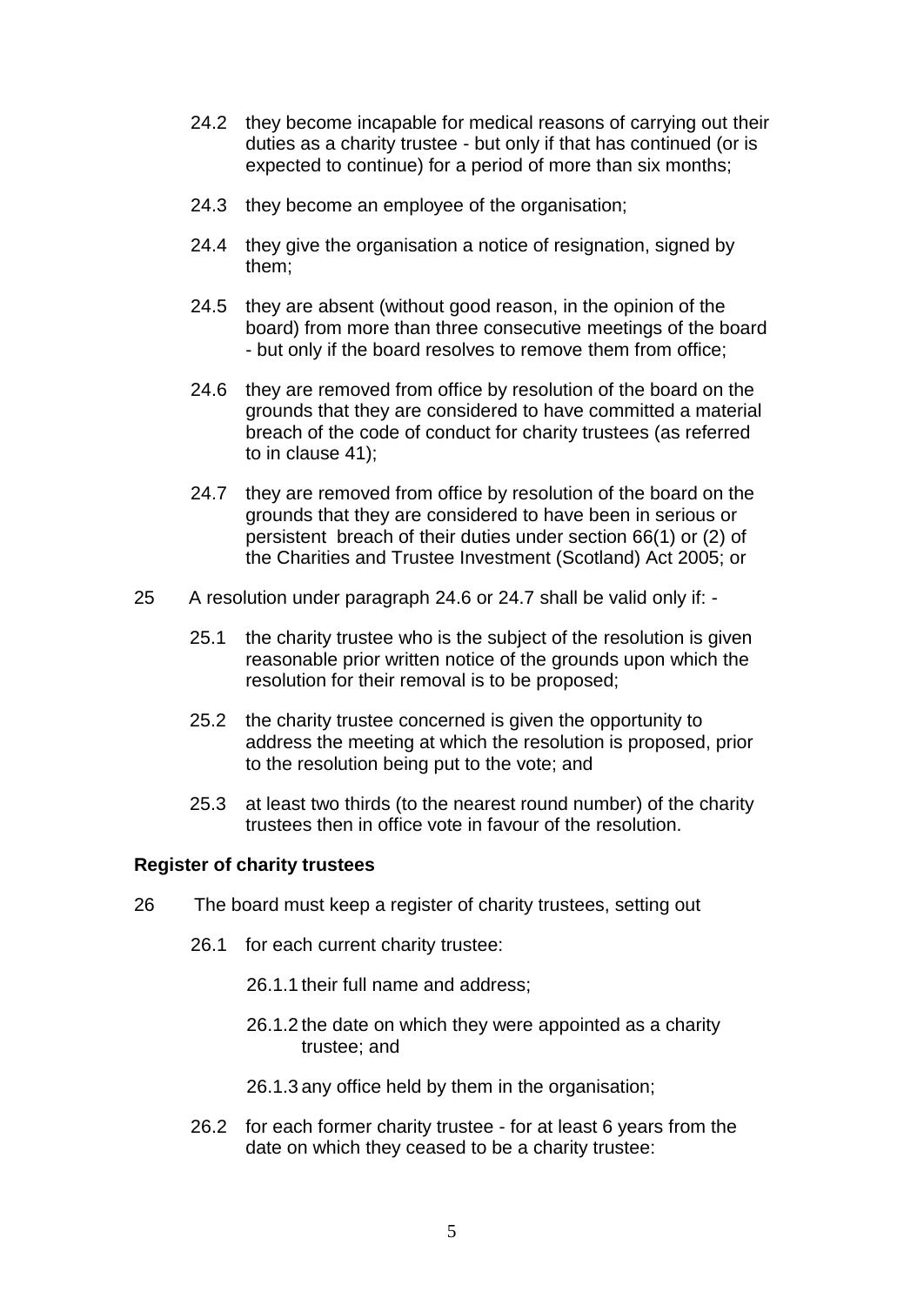26.2.1 the name of the charity trustee;

26.2.2 any office held by them in the organisation; and

- 26.2.3 the date on which they ceased to be a charity trustee.
- 27 The board must ensure that the register of charity trustees is updated within 28 days of any change:
	- 27.1 which arises from a resolution of the board; or
	- 27.2 which is notified to the organisation.
- 28 If any person requests a copy of the register of charity trustees, the board must ensure that a copy is supplied to them within 28 days, providing the request is reasonable; if the request is made by a person who is not a charity trustee of the organisation, the board may provide a copy which has the addresses blanked out - if the SCIO is satisfied that including that information is likely to jeopardise the safety or security of any person or premises.
- 29 The members of the organisation are identical to its charity trustees and therefore the organisation does not require to keep a separate register of members.

### **Office -bearers**

- 30 The charity trustees must elect (from among themselves) a chair, a treasurer and a secretary.
- 31 In addition to the office-bearers required under clause 30, the charity trustees may elect (from among themselves) further office-bearers if they consider that appropriate.
- 32 All of the office-bearers will cease to hold office at the conclusion of each AGM, but may then be re-elected under clause 30 or 31.
- 33 A person elected to any office will automatically cease to hold that office: -
	- 33.1 if they cease to be a charity trustee; *or*
	- 33.2 if they give to the organisation a notice of resignation from that office, signed by them.

### **Powers of board**

34 Except where this constitution states otherwise, the organisation (and its assets and operations) will be managed by the board; and the board may exercise all the powers of the organisation.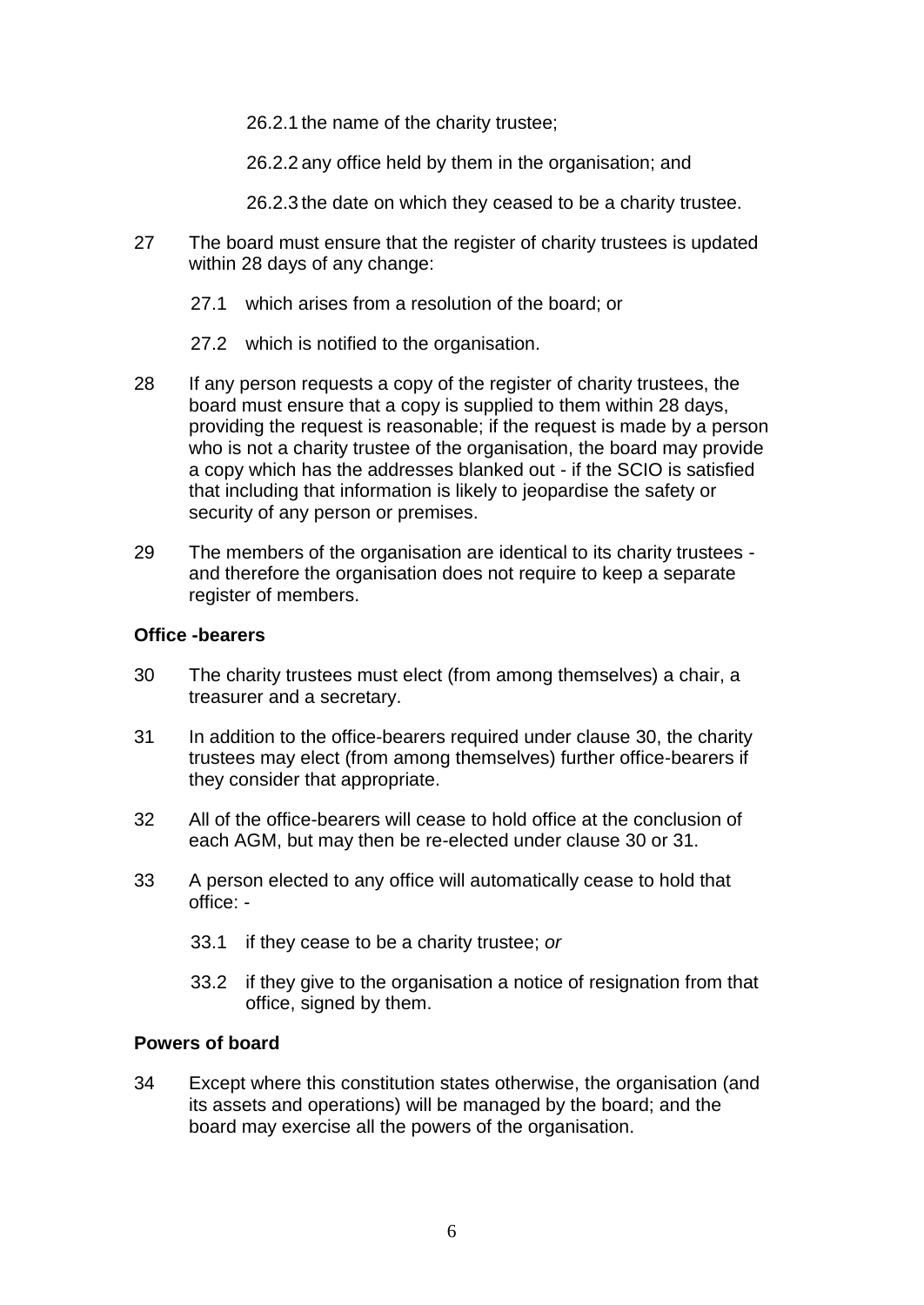35 A meeting of the board at which a quorum is present may exercise all powers exercisable by the board.

#### **Charity trustees - general duties**

- 36 Each of the charity trustees has a duty, in exercising functions as a charity trustee, to act in the interests of the organisation; and, in particular, must:-
	- 36.1 seek, in good faith, to ensure that the organisation acts in a manner which is in accordance with its purposes;
	- 36.2 act with the care and diligence which it is reasonable to expect of a person who is managing the affairs of another person;
	- 36.3 in circumstances giving rise to the possibility of a conflict of interest between the organisation and any other party: -
		- 36.3.1 put the interests of the organisation before that of the other party;
		- 36.3.2 where any other duty prevents them from doing so, disclose the conflicting interest to the organisation and refrain from participating in any deliberation or decision of the other charity trustees with regard to the matter in question;
	- 36.4 ensure that the organisation complies with any direction, requirement, notice or duty imposed under or by virtue of the Charities and Trustee Investment (Scotland) Act 2005.
- 37 In addition to the duties outlined in clause 36, all of the charity trustees must take such steps as are reasonably practicable for the purpose of ensuring: -
	- 37.1 that any breach of any of those duties by a charity trustee is corrected by the charity trustee concerned and not repeated; and
	- 37.2 that any trustee who has been in serious and persistent breach of those duties is removed as a trustee.
- 38 Provided they have declared their interest and have not voted on the question of whether or not the organisation should enter into the arrangement - a charity trustee will not be debarred from entering into an arrangement with the organisation in which they have a personal interest; and (subject to clause 39 and to the provisions relating to remuneration for services contained in the Charities and Trustee Investment (Scotland) Act 2005) they may retain any personal benefit which arises from that arrangement.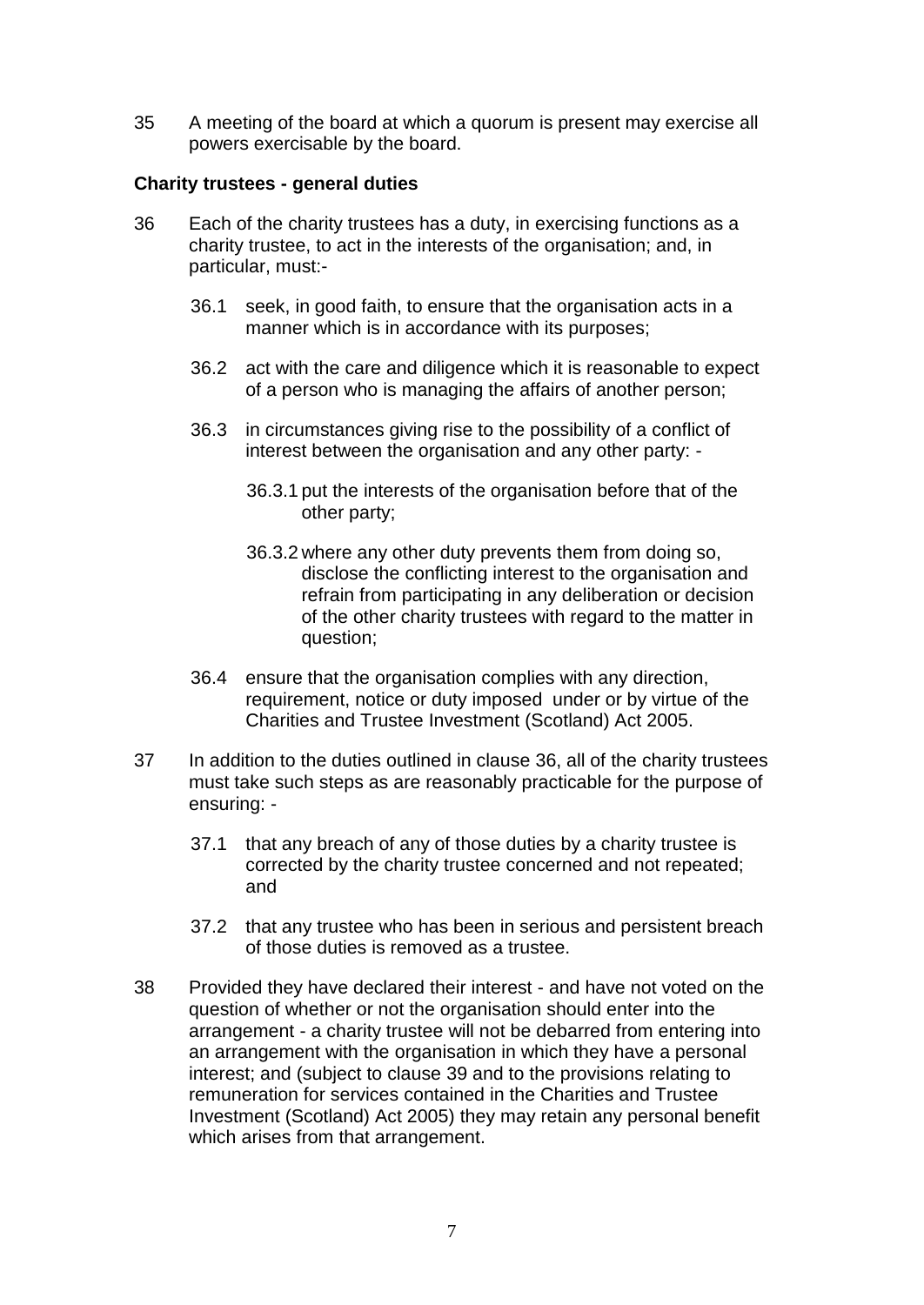- 39 No charity trustee may serve as an employee (full time or part time) of the organisation; and no charity trustee may be given any remuneration by the organisation for carrying out their duties as a charity trustee.
- 40 The charity trustees may be paid all travelling and other expenses reasonably incurred by them in connection with carrying out their duties; this may include expenses relating to their attendance at meetings.

#### **Code of conduct for charity trustees**

- 41 Each of the charity trustees shall comply with the code of conduct (incorporating detailed rules on conflict of interest) prescribed by the board from time to time.
- 42 The code of conduct referred to in clause 41 shall be supplemental to the provisions relating to the conduct of charity trustees contained in this constitution and the duties imposed on charity trustees under the Charities and Trustee Investment (Scotland) Act 2005; and all relevant provisions of this constitution shall be interpreted and applied in accordance with the provisions of the code of conduct in force from time to time

# **DECISION-MAKING BY THE CHARITY TRUSTEES**

#### **Notice of board meetings**

- 43 Any charity trustee may call a meeting of the board.
- 44 At least 7 days' notice must be given of each board meeting, unless (in the opinion of the person calling the meeting) there is a degree of urgency which makes that inappropriate.

#### **Procedure at board meetings**

- 45 No valid decisions can be taken at a board meeting unless a quorum is present; the quorum for board meetings is 6 charity trustees. A charity trustee may participate in a meeting of the board by means of a conference telephone, video conferencing facility or similar communications equipment - so long as all the charity trustees participating in the meeting can hear each other; a charity trustee participating in a meeting in this manner shall be deemed to be present in person at the meeting.
- 46 If at any time the number of charity trustees in office falls below the number stated as the quorum in clause 45, the remaining charity trustee(s) will have power to fill the vacancies or call a members' meeting - but will not be able to take any other valid decisions.
- 47 The chair of the organisation should act as chairperson of each board meeting.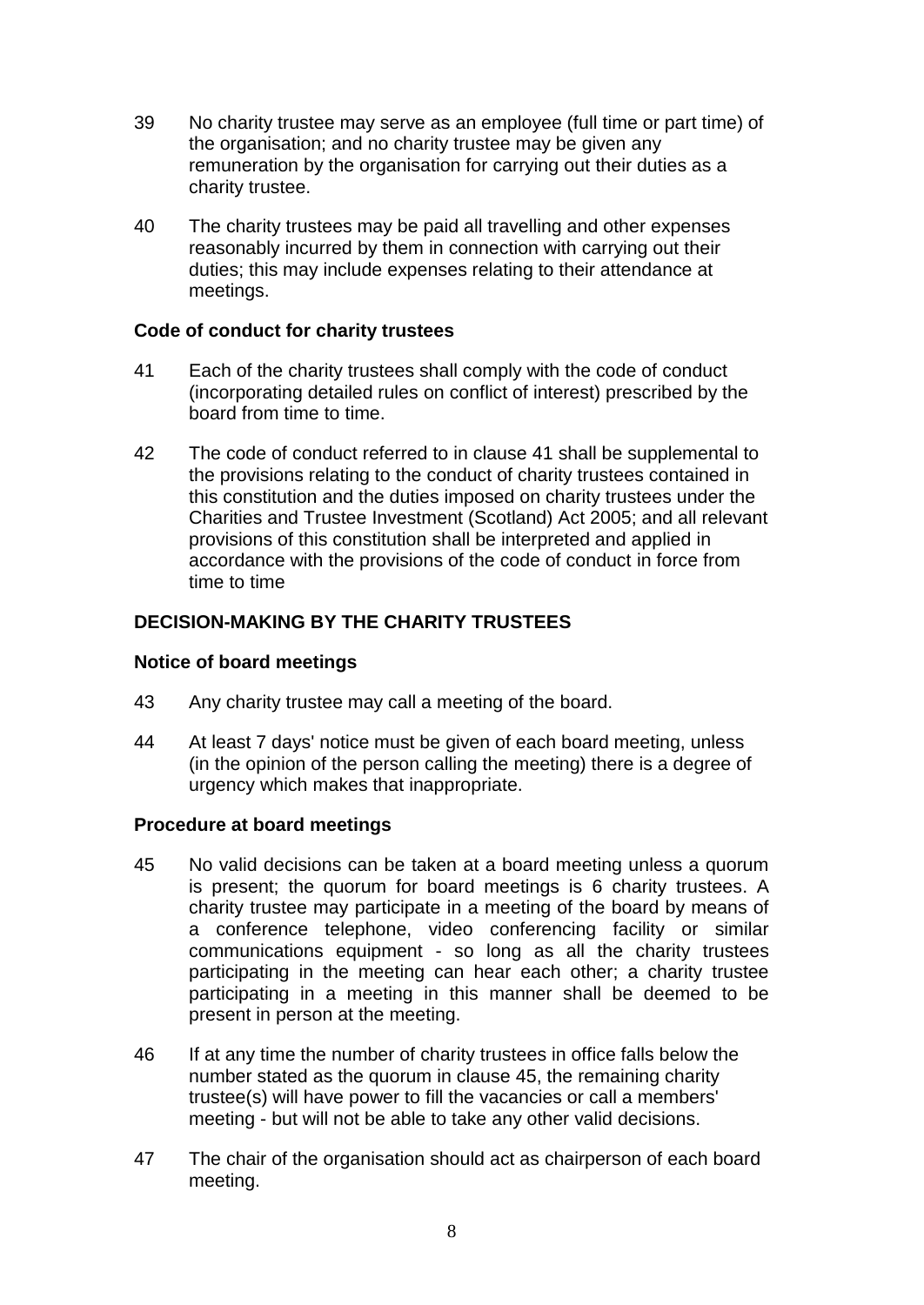- 48 If the chair of the organisation is not present within 15 minutes after the time at which the meeting was due to start (or is not willing to act as chairperson), the charity trustees present at the meeting must elect (from among themselves) the person who will act as chairperson of that meeting.
- 49 Every charity trustee has one vote, which must be given personally; for the avoidance of doubt, a vote given by a charity trustee participating in the meeting through any of the methods referred to in clause 45 will be taken to be given personally for the purposes of this clause
- 50 All decisions at board meetings will be made by majority vote.
- 51 If there is an equal number of votes for and against any resolution, the chairperson of the meeting will be entitled to a second (casting) vote.
- 52 The board may, at its discretion, allow any person to attend and speak at a board meeting notwithstanding that they are not a charity trustee but on the basis that they must not participate in decision-making.
- 53 A charity trustee must not vote at a board meeting (or at a meeting of a sub-committee) on any resolution which relates to a matter in which they have a personal interest or duty which conflicts (or may conflict) with the interests of the organisation; they must withdraw from the meeting while an item of that nature is being dealt with.
- 54 For the purposes of clause 53:
	- 54.1 an interest held by an individual who is "connected" with the charity trustee under section 68(2) of the Charities and Trustee Investment (Scotland) Act 2005 (husband/wife, partner, child, parent, brother/sister etc) shall be deemed to be held by that charity trustee;
	- 54.2 a charity trustee will be deemed to have a personal interest in relation to a particular matter if a body in relation to which they are an employee, director, member of the management committee, officer or elected representative has an interest in that matter.

### **Minutes**

- 55 The board must ensure that proper minutes are kept in relation to all board meetings and meetings of sub-committees.
- 56 The minutes to be kept under clause 55 must include the names of those present; and (so far as possible) should be signed by the chairperson of the meeting.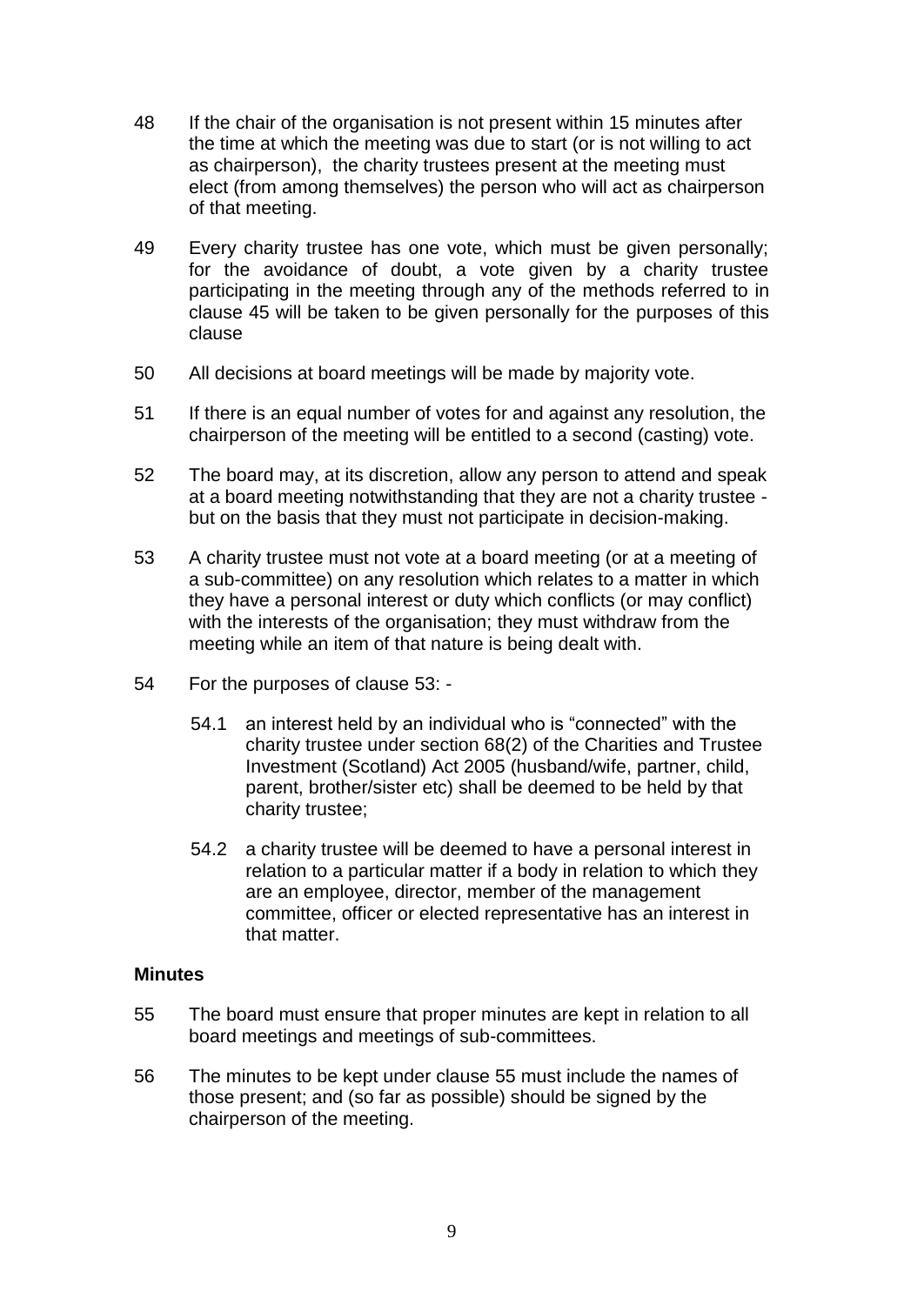- 57 [The board shall (subject to clause 58) make available copies of the minutes referred to in clause 55 to any member of the public requesting them.]
- 58 [The board may exclude from any copy minutes made available to a member of the public under clause 57 any material which the board considers ought properly to be kept confidential - on the grounds that allowing access to such material could cause significant prejudice to the interests of the organisation or on the basis that the material contains reference to employee or other matters which it would be inappropriate to divulge.]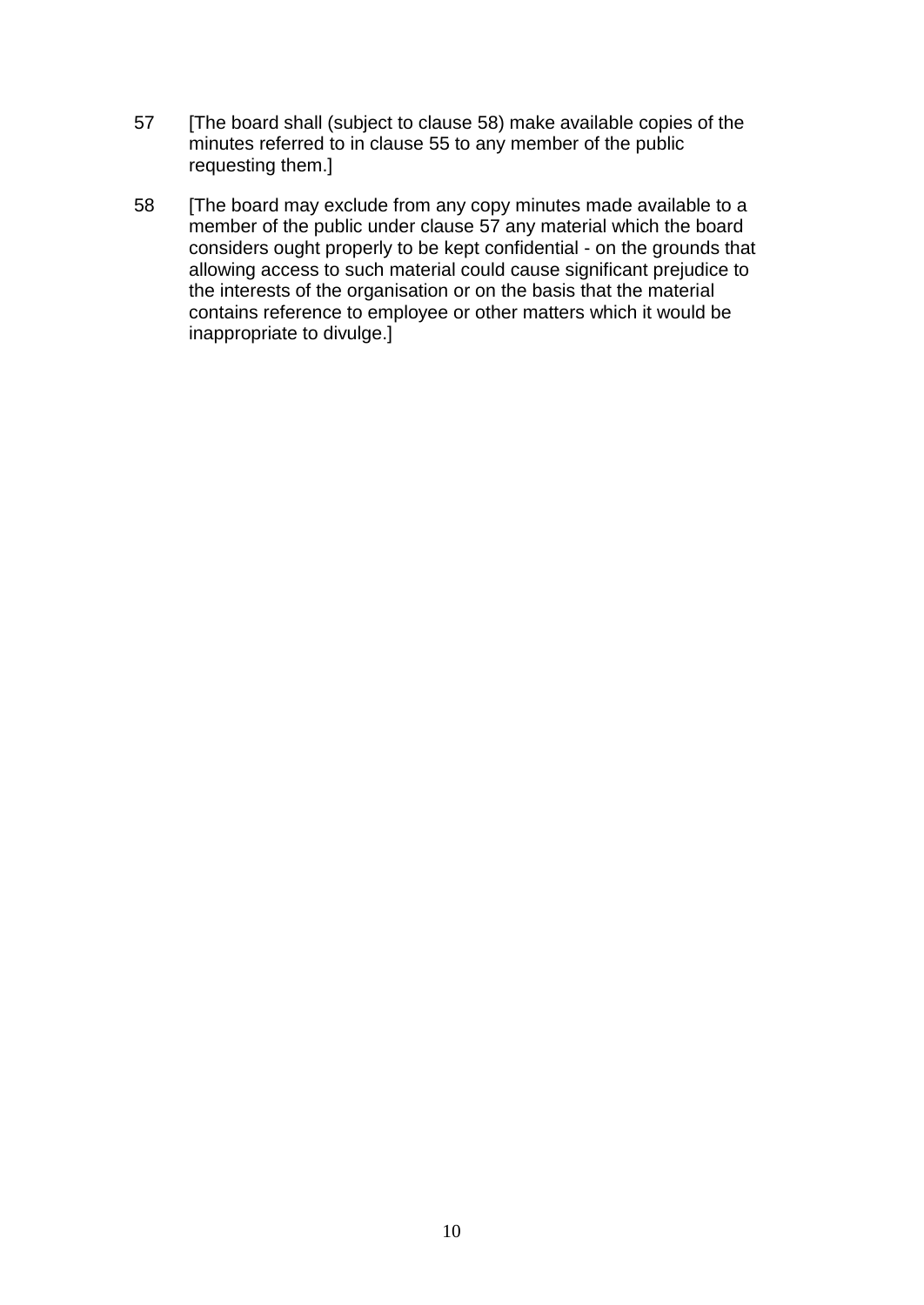### **DECISION-MAKING BY THE CHARITY TRUSTEES - IN THEIR CAPACITY AS MEMBERS**

59 For certain purposes of the Charities and Trustee Investment (Scotland) Act 2005, the charity trustees make decisions in their capacity as *members* of the organisation, rather than as a board; the provisions of clauses 60 to 80 relate to those situations.

#### **Annual general meetings**

- 60 The board must convene a meeting of the charity trustees in their capacity as members of the organisation - in each calendar year; that meeting will be called an annual general meeting or "AGM".
- 61 The gap between one AGM and the next must not be longer than 15 months.
- 62 Notwithstanding clause 60, an AGM does not need to be held during the calendar year in which the organisation is formed; but the first AGM must still be held within 15 months of the date on which the organisation is formed.
- 63 The business of each AGM must include:-
	- 63.1 a report by the chair on the activities of the organisation; and
	- 63.2 consideration of the future strategy for the organisation, including a review of key risks and opportunities.
- 64 The board may convene any other meeting of the charity trustees in their capacity as members of the organisation - at any time.

#### **Notice of members' meetings**

- 65 At least 14 clear days' notice must be given of any AGM or any other members' meeting.
- 66 The notice calling a members' meeting must specify in general terms what business is to be dealt with at the meeting; and, in the case of a resolution to alter the constitution, must set out the exact terms of the proposed alteration(s).
- 67 The reference to "clear days" in clause 65 shall be taken to mean that, in calculating the period of notice,
	- 67.1 the day after the notices are posted (or sent by e-mail) should be excluded; and
	- 67.2 the day of the meeting itself should also be excluded.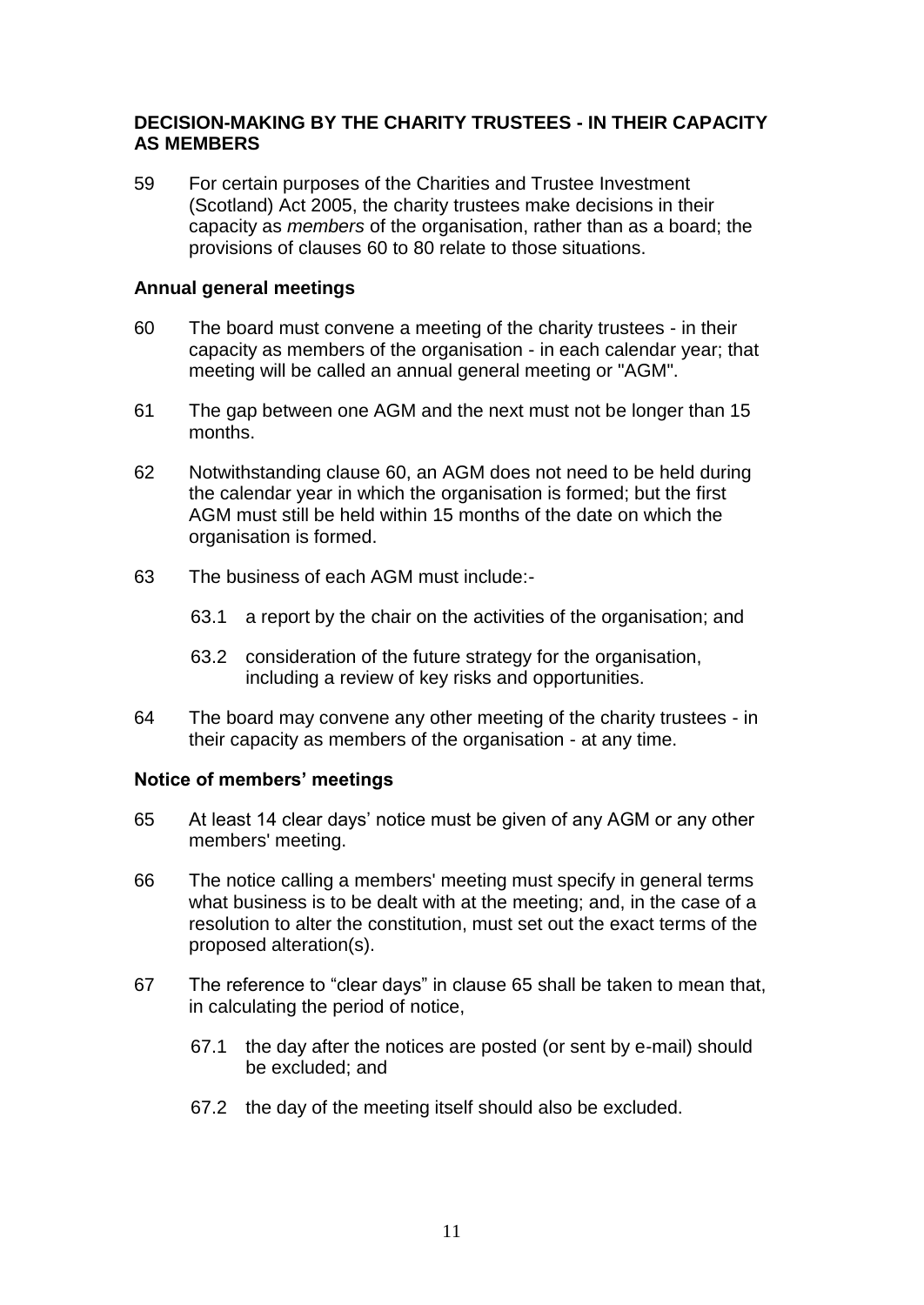- 68 Notice of every members' meeting must be given to all the charity trustees; but the accidental omission to give notice to one or more charity trustees will not invalidate the proceedings at the meeting.
- 69 Any notice of a members' meeting which requires to be given to a charity trustee - in their capacity as a member of the organisation under this constitution must be: -
	- 69.1 sent by post to the charity trustee, at the address last notified by them to the organisation; *or*
	- 69.2 sent by e-mail to the charity trustee, at the e-mail address last notified by them to the organisation.

#### **Procedure at members' meetings**

- 70 The provisions of clauses 45, 47 and 48 (quorum and chairperson) shall apply in relation to all meetings of the charity trustees in their capacity as members of the organisation.
- 70A The board may make arrangements, in advance of any members' meeting, to allow charity trustees (in their capacity as members of the organisation) to participate in the members' meeting by means of a conference telephone, video conferencing facility or similar communications equipment - so long as all those participating in the meeting can hear each other; a charity trustee participating in a members' meeting in this manner shall be deemed to be present in person at the meeting.

#### **Voting at members' meetings**

- 71 Every charity trustee has one vote in his/her capacity as a member, which must be given personally; for the avoidance of doubt, a vote given by a charity trustee participating in the meeting through any of the methods referred to in clause 70A will be taken to be given personally for the purposes of this clause.
- 72 All decisions at members' meetings will be made by majority vote with the exception of the types of resolution listed in clause 73.
- 73 The following resolutions will be valid only if passed by not less than two thirds of those voting on the resolution at a members' meeting (or if passed by way of a written resolution under clause 77):
	- 73.1 a resolution amending the constitution;
	- 73.2 a resolution approving the amalgamation of the organisation with another SCIO (or approving the constitution of the new SCIO to be constituted as the successor pursuant to that amalgamation);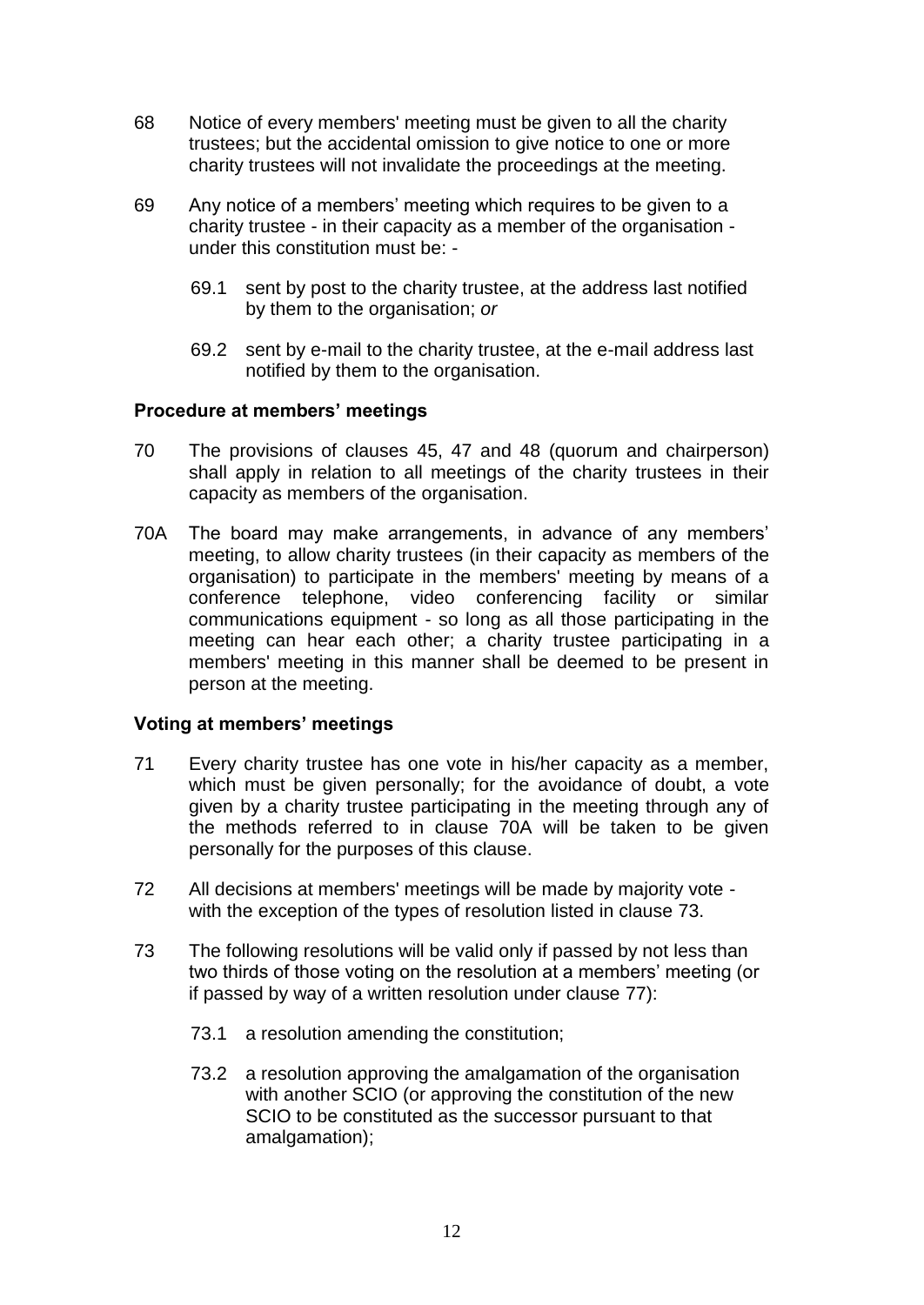- 73.3 a resolution to the effect that all of the organisation's property, rights and liabilities should be transferred to another SCIO (or agreeing to the transfer from another SCIO of all of its property, rights and liabilities);
- 73.4 a resolution for the winding up or dissolution of the organisation.
- 74 If there is an equal number of votes for and against any resolution, the chairperson of the meeting will be entitled to a second (casting) vote.
- 75 A resolution put to the vote at a members' meeting will be decided on a show of hands - unless the chairperson (or at least two other members present at the meeting) ask for a secret ballot.
- 76 The chairperson will decide how any secret ballot is to be conducted, and they will declare the result of the ballot at the meeting.

# **Written resolutions**

77 A resolution agreed to in writing (or by e-mail) by all the charity trustees, in their capacity as members of the organisation, will be as valid as if it had been passed at a members' meeting; the date of the resolution will be taken to be the date on which the last charity trustee agreed to it.

### **Minutes**

- 78 The board must ensure that proper minutes are kept in relation to all members' meetings.
- 79 Minutes of members' meetings must include the names of those present; and (so far as possible) should be signed by the chairperson of the meeting.
- 80 [The board shall make available copies of the minutes referred to in clause 78 to any member of the public requesting them; but on the basis that the board may exclude confidential material to the extent permitted under clause 58.]

### **ADMINISTRATION**

### **Delegation to sub-committees**

81 The board may delegate any of their powers to sub-committees; a sub-committee must include at least one charity trustee, but other members of a sub-committee need not be charity trustees.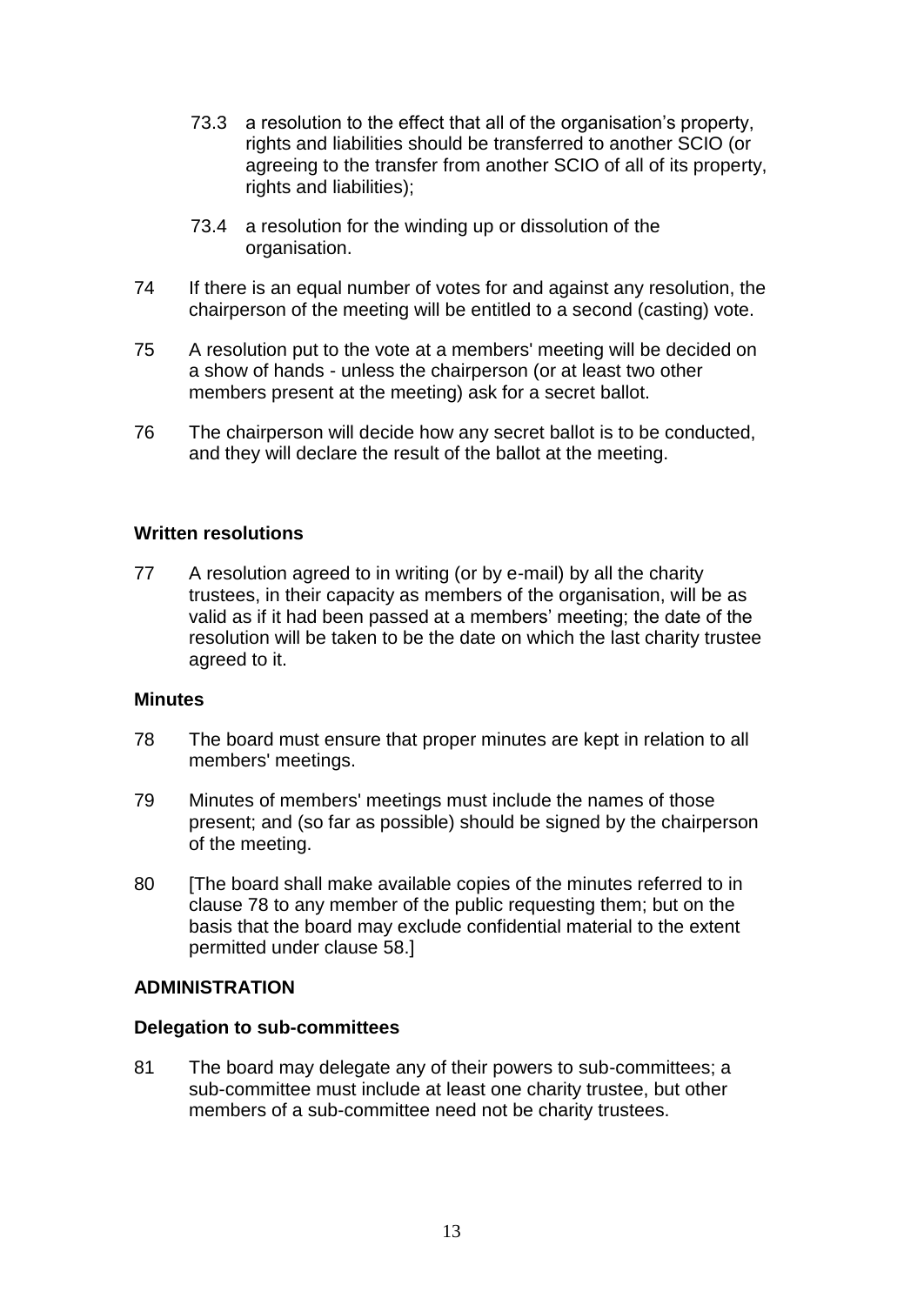- 82 The board may also delegate to the chair of the organisation (or the holder of any other post) such of their powers as they may consider appropriate.
- 83 When delegating powers under clause 81 or 82, the board must set out appropriate conditions (which must include an obligation to report regularly to the board).
- 84 Any delegation of powers under clause 81 or 82 may be revoked or altered by the board at any time.
- 85 The rules of procedure for each sub-committee, and the provisions relating to membership of each sub-committee, shall be set by the board.

# **Operation of accounts**

- 86 Subject to clause 87, the signatures of two out of three signatories appointed by the board will be required in relation to all operations (other than the lodging of funds) on the bank and building society accounts held by the organisation; at least one out of the two signatures must be the signature of a charity trustee.
- 87 Where the organisation uses electronic facilities for the operation of any bank or building society account, the authorisations required for operations on that account must be consistent with the approach reflected in clause 86.

### **Accounting records and annual accounts**

- 88 The board must ensure that proper accounting records are kept, in accordance with all applicable statutory requirements.
- 89 The board must prepare annual accounts, complying with all relevant statutory requirements; if an audit is required under any statutory provisions (or if the board consider that an audit would be appropriate for some other reason), the board should ensure that an audit of the accounts is carried out by a qualified auditor.

### **MISCELLANEOUS**

### **Winding-up**

- 90 If the organisation is to be wound up or dissolved, the winding-up or dissolution process will be carried out in accordance with the procedures set out under the Charities and Trustee Investment (Scotland) Act 2005.
- 91 Any surplus assets available to the organisation immediately preceding its winding up or dissolution must be used for purposes which are the same as - or which closely resemble - the purposes of the organisation as set out in this constitution.